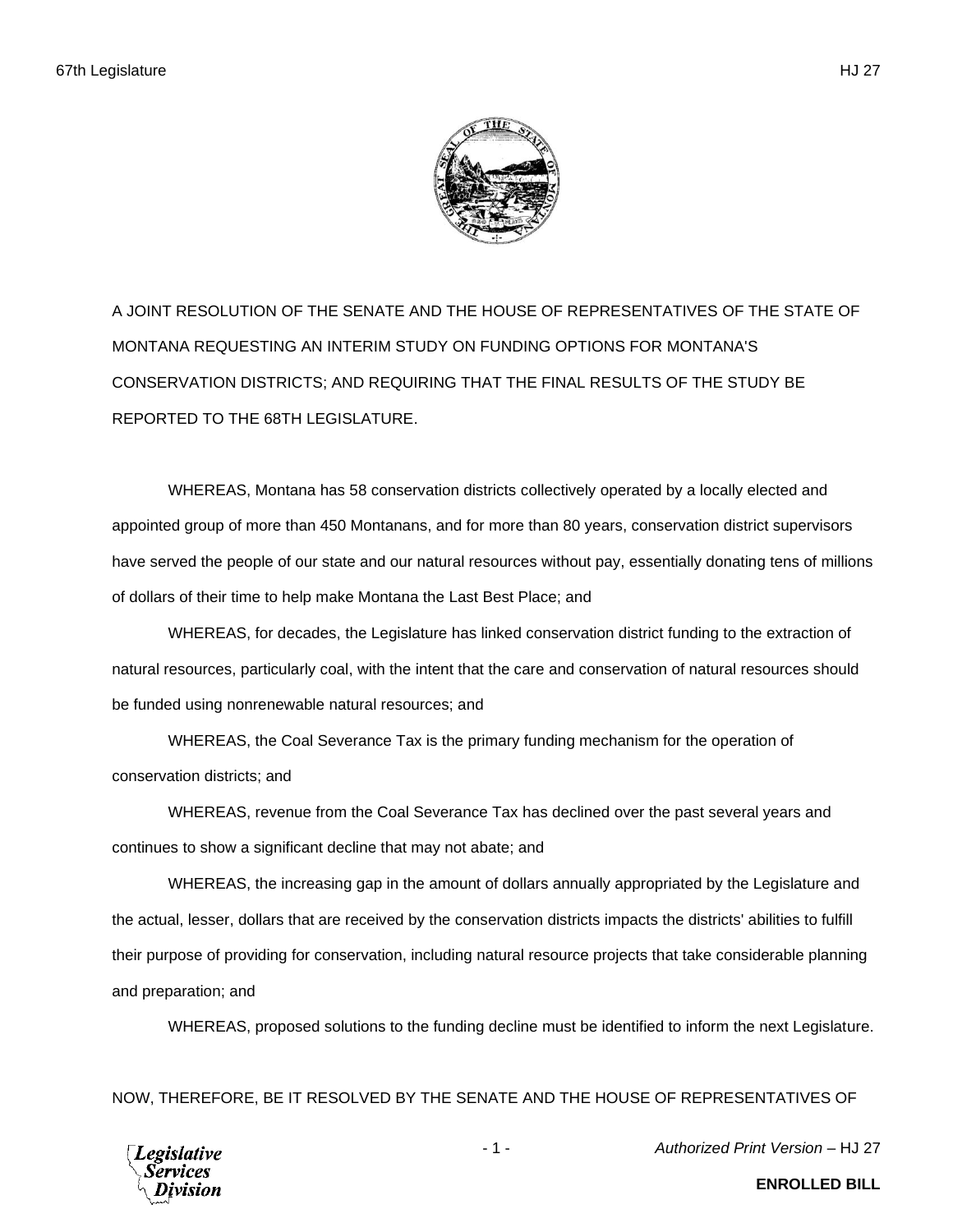That the Legislative Council be requested to designate an appropriate interim committee or statutory committee, pursuant to section 5-5-217, MCA, or direct sufficient staff resources to:

(1) review statutory authority and guidance related to conservation district funding mechanisms and funding sources;

(2) explore and identify other sources of revenue that may link to the services that conservation districts provide;

(3) examine the feasibility of equitably expanding the local tax base; and

(4) examine the practicality and viability of establishing a trust fund managed by the state for the benefit of the operation of conservation districts.

BE IT FURTHER RESOLVED, that the committee:

(1) include input from appropriate stakeholders, including but not limited to conservation district supervisors, conservation district administrators, the Montana Association of Conservation Districts, partner state agencies, including the Department of Natural Resources, the Department of Environmental Quality, the Department of Fish, Wildlife, and Parks, and the Department of Agriculture, and members of the interested public; and

(2) invite to all meetings and solicit input from personnel representing federal natural resource partner agencies, including the Natural Resources Conservation Service, the Bureau of Land Management, the United States Department of Agriculture Forest Service, the Bureau of Reclamation, the United States Army Corps of Engineers, the United States Fish and Wildlife Service, the Environmental Protection Agency, and other interested and pertinent federal agencies.

BE IT FURTHER RESOLVED, that if the study is assigned to staff, any findings or conclusions be presented to and reviewed by an appropriate committee designated by the Legislative Council.

BE IT FURTHER RESOLVED, that all aspects of the study, including presentation and review requirements, be concluded prior to September 15, 2022.

BE IT FURTHER RESOLVED, that the final results of the study, including any findings, conclusions, comments, or recommendations of the appropriate committee, be reported to the 68th Legislature.

- END -

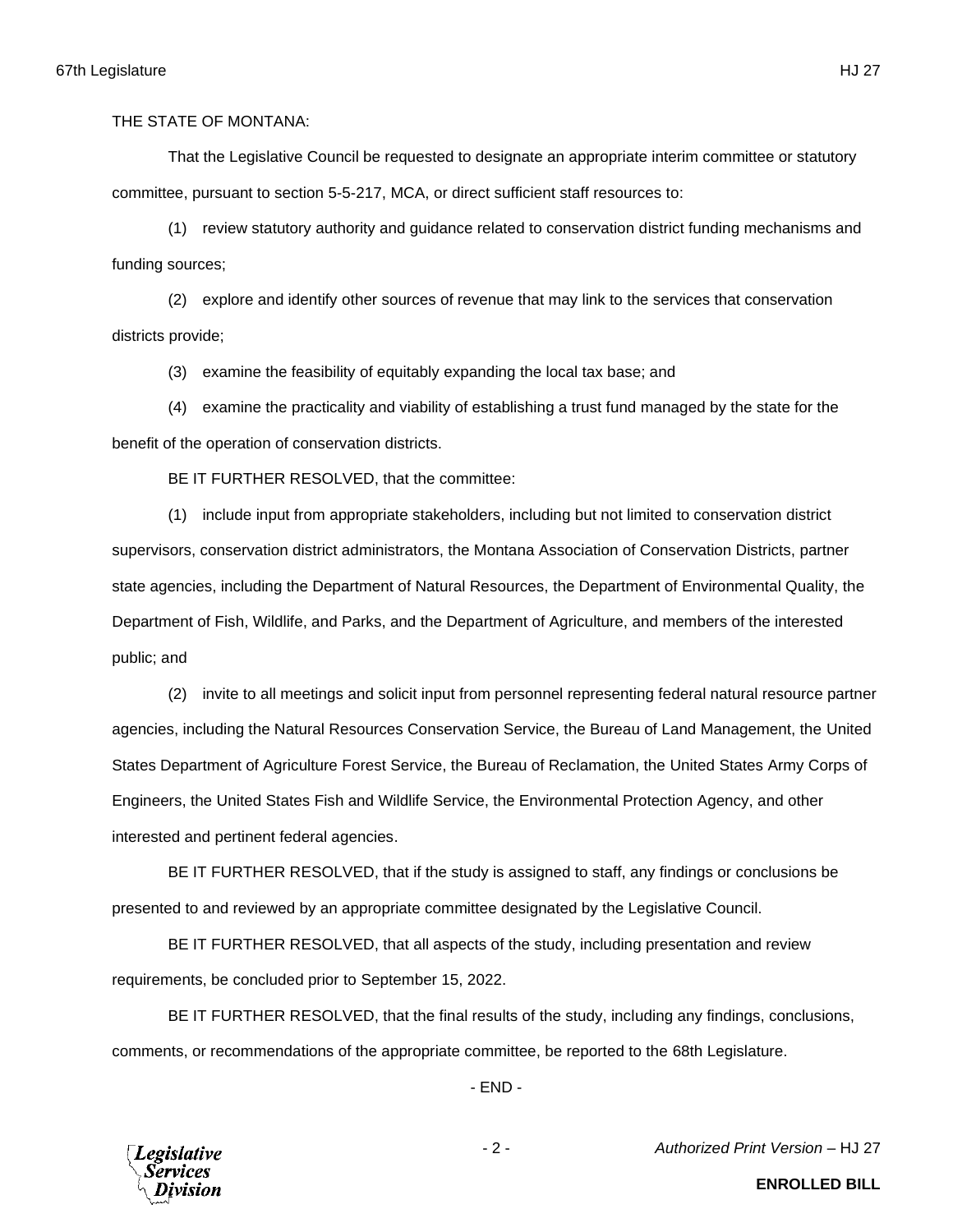I hereby certify that the within bill,

HJ 27, originated in the House.

Chief Clerk of the House

Speaker of the House

| Signed this | dav  |
|-------------|------|
| $\Omega$    | 2021 |

\_\_\_\_\_\_\_\_\_\_\_\_\_\_\_\_\_\_\_\_\_\_\_\_\_\_\_\_\_\_\_\_\_\_\_\_\_\_\_\_\_\_\_

\_\_\_\_\_\_\_\_\_\_\_\_\_\_\_\_\_\_\_\_\_\_\_\_\_\_\_\_\_\_\_\_\_\_\_\_\_\_\_\_\_\_\_

President of the Senate

| Signed this        |  |
|--------------------|--|
| $\mathsf{\Omega}'$ |  |

\_\_\_\_\_\_\_\_\_\_\_\_\_\_\_\_\_\_\_\_\_\_\_\_\_\_\_\_\_\_\_\_\_\_\_\_\_\_\_\_\_\_\_